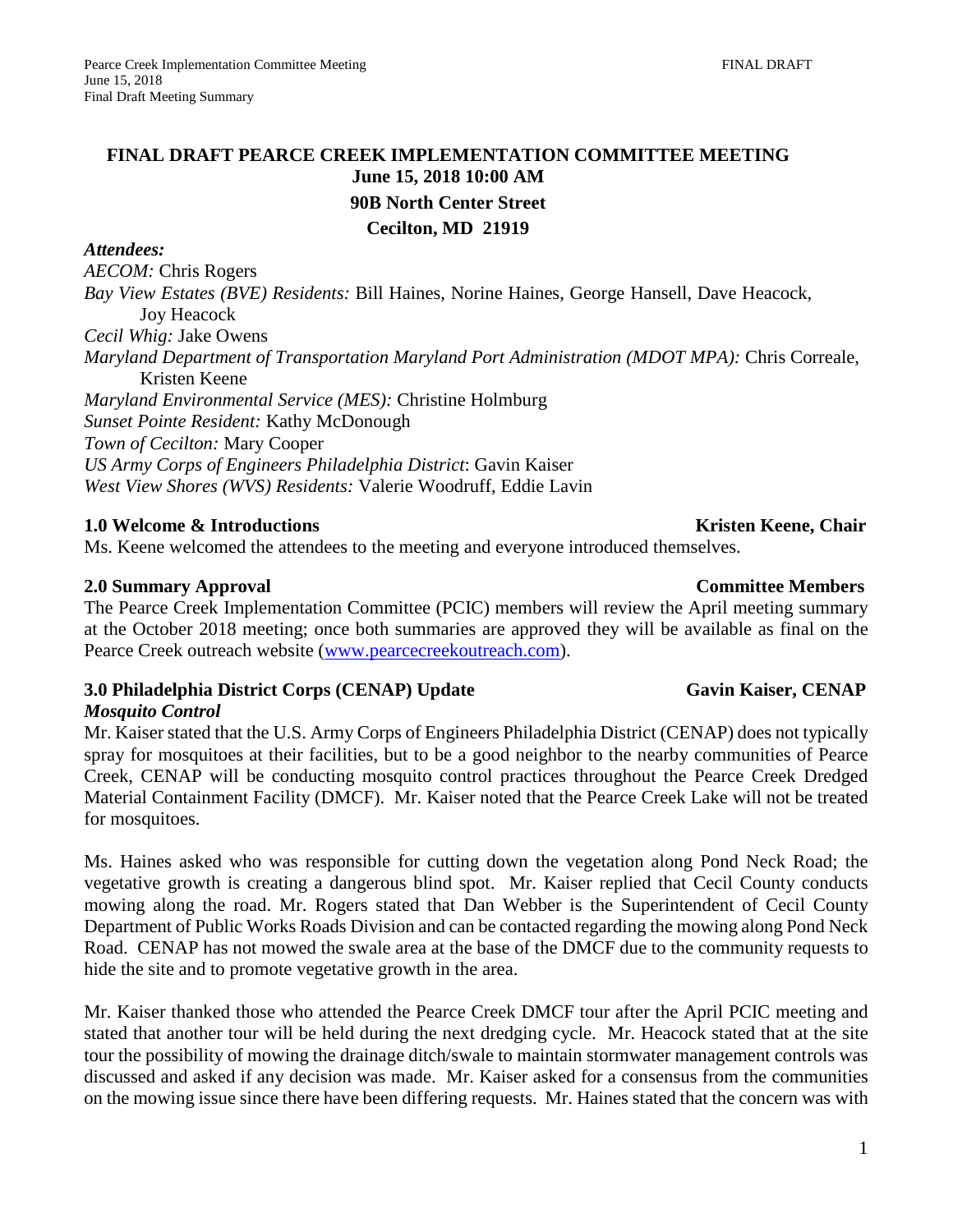the berm being mowed, not the swale. Mr. Kaiser replied that the lower berm would need to be mowed to allow access to the swale; the upper berm would remain natural and not be mowed. Mr. Heacock suggested mowing the lower berm and swale to prevent water/flooding on Pond Neck Road; the community leaders agreed.

Ms. Woodruff asked if there was any update regarding opening the site for public recreational use. Ms. Keene clarified that the request for opening the site to the public entails allowing entrance through the back gate of the DMCF to access Pearce Creek Lake (CENAP property). Mr. Lavin asked if there was a way to close the site at night. Mr. Kaiser replied that CENAP is not granted recreation funds and will not be responsible for opening and closing the site on a daily basis. CENAP is attempting to coordinate with the Maryland Department of Natural Resources (DNR) regarding the lease of the property and public access to the site. Mr. Lavin asked how involved DNR has been in the process. Mr. Kaiser replied that CENAP has reached out to DNR on numerous occasions and they have been very limited in their responses. Ms. Cooper asked if DNR could be invited to the next PCIC meeting, and Ms. Keene replied yes. Mr. Kaiser is attempting to coordinate a meeting between CENAP and DNR. Mr. Kaiser stated that currently the access gate to Pearce Creek Lake is locked and will remain locked until there is an agreement with DNR in place.

### *Groundwater and Discharge Monitoring*

Mr. Kaiser stated that the Pearce Creek DMCF discharge monitoring data was sent to the Maryland Department of the Environment (MDE). The groundwater well monitoring was completed in May and the next well monitoring event will be held in October 2018. Once the groundwater monitoring data is compiled it will be sent to MDE along with the annual groundwater monitoring report. Mr. Hansell asked when the groundwater and discharge monitoring reports would be available on the Pearce Creek Outreach website. Ms. Keene stated that once the reports are reviewed by MDE, Maryland Environmental Service (MES) will upload them to the Pearce Creek Outreach website; a notice can also be placed in the Pearce Creek Connection newsletter to inform residents of the update.

## **4.0 Drinking Water Line Planning Progress Chris Rogers, AECOM**

## *Status of In-home Connections*

Mr. Rogers stated that the last scheduled in-home connection was made on June 8<sup>th</sup>. There are seven properties which have not been connected; four properties are explicit refusals (two owners have two properties each), two properties have not had any contact with AECOM, and one remaining property has been turned over to the mortgage company due to the owner passing away. AECOM is coordinating with the mortgage company in an attempt to get that home connected.

Currently, the crew is placing protective concrete rings around the curb stops. A preliminary punch list has been created and includes the remaining items from the Distribution Main project, which has been closed. There have been a few reported leaks, which are being identified and assessed for solutions. AECOM will be holding a meeting with the tar and chip contractor to discuss the areas in Bay View Estates (BVE) that need additional tar and chip. A meeting is scheduled for June  $18<sup>th</sup>$  with AECOM, Town of Cecilton, Maryland Department of Transportation Maryland Port Administration (MDOT MPA), and BVE to review specific BVE issues.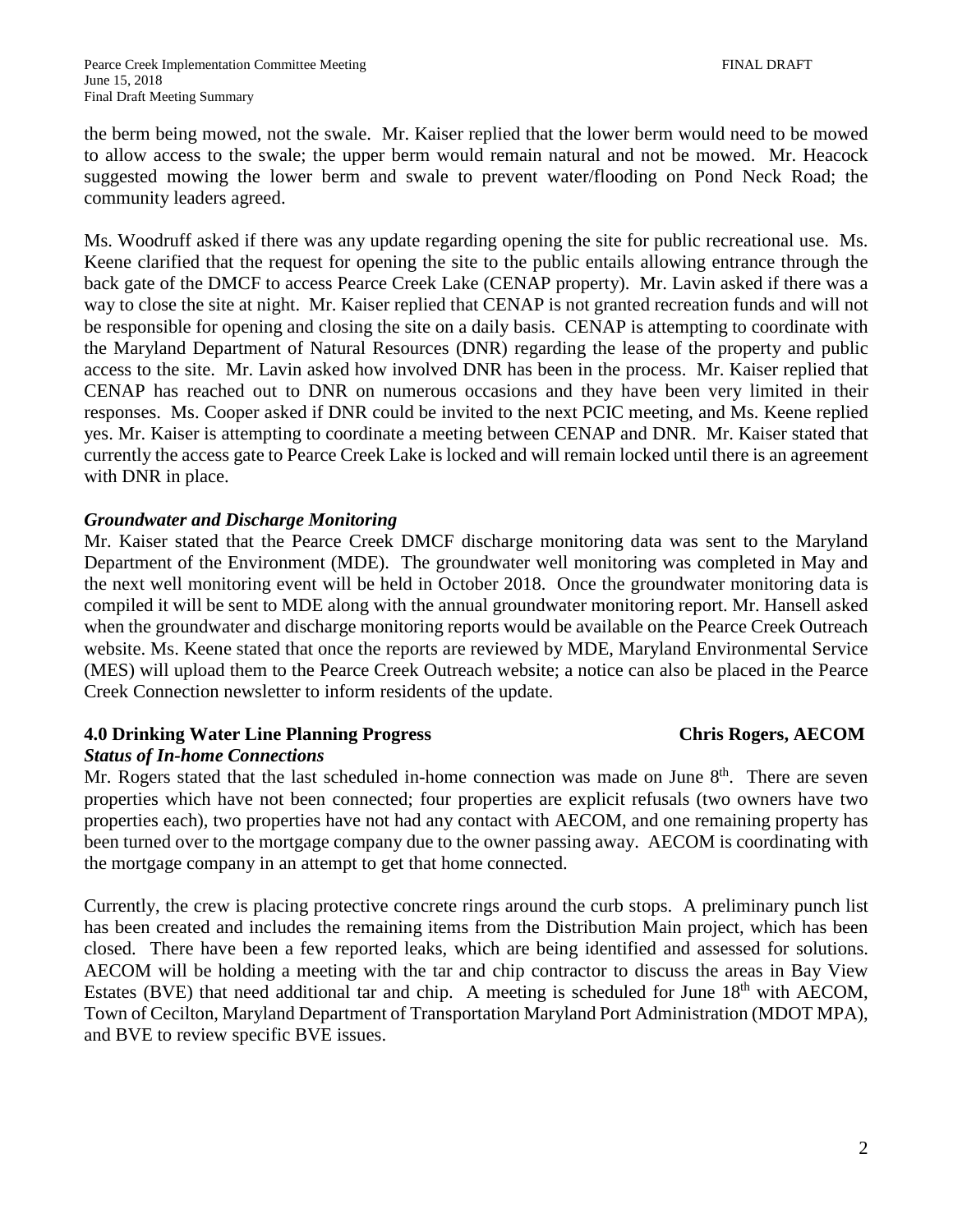### *BVE Laydown/Storage Area*

Mr. Rogers stated that the laydown area in BVE would remain until the project is complete. The trailer has been removed and the area has been tidied up. Ms. Haines stated that the container boxes and piles of material were still in place and asked when the clean-up and restoration of the area is scheduled. Mr. Rogers replied that the clean-up and restoration of the laydown area has been scheduled for the middle of July as punch list items are being resolved.

### *Water Treatment System Tour*

Mr. Heacock thanked the Town of Cecilton for holding the water treatment system tour and for having the operator available to answer questions. Ms. Cooper stated that another tour can be held later in the year, if requested.

### *Water/Hydrant Billing System*

Ms. Cooper stated that there were comments received from residents that the water/hydrant bills were confusing because the statements listed the hydrant fee as a miscellaneous fee. The Town of Cecilton has switched to a new billing software and are in the process of creating all new accounts, which will be completed by the end of June. Residents can expect to receive bills from the new billing company beginning in July and the new bill should denote the charge specifically as a hydrant fee. The bill will be in the form of a postcard. Ms. McDonough asked if there was a possibility of auto-payment. Ms. Cooper replied that auto-pay is available now, and it can be accessed through the link on the Town of Cecilton website (www.ceciltonmd.gov). Ms. Cooper is unsure if there is a fee associated with auto-pay; for any questions please contact the water billing clerk Teresa Quinn at (tquinn@ceciltonmd.gov) or 410-275- 2692. Ms. Woodruff stated that the hydrant fee was paid in full by some residents, but the bill is still showing a fee in the miscellaneous section. Ms. Cooper will investigate the discrepancy. Ms. Keene stated that the new information can be placed in the Pearce Creek Connection newsletter.

### *Exterior Monitoring Updates*

Ms. Keene stated that Anchor QEA completed the spring 2018 exterior monitoring event, which was the first monitoring event since the DMCF has been operational. Water quality samples were collected as well as sediment and benthic community samples in Pearce Creek Lake and the Elk River. Once the data is compiled Anchor QEA will be returning to present the findings of the monitoring event, most likely at the October meeting.

### *Elected Officials Outreach*

Ms. Keene stated that MDOT MPA is coordinating with CENAP to set up a project briefing and tour of the Pearce Creek DMCF for elected officials.

### *Feedback from the Community Members*

Mr. Heacock stated that he was looking forward to the upcoming meeting between BVE, MDOT MPA, the Town of Cecilton, and AECOM regarding the remaining BVE punch list items and the tar and chip placement. Ms. Woodruff stated that any issues the community has raised have been addressed and that communication has been great. Ms. Keene encouraged West View Shores to reach out for any information they may need for their upcoming community newsletter.

## **5.0 MPA Updates Kristen Keene, MPA**

## **6.0 Citizen Comments Community Representatives**